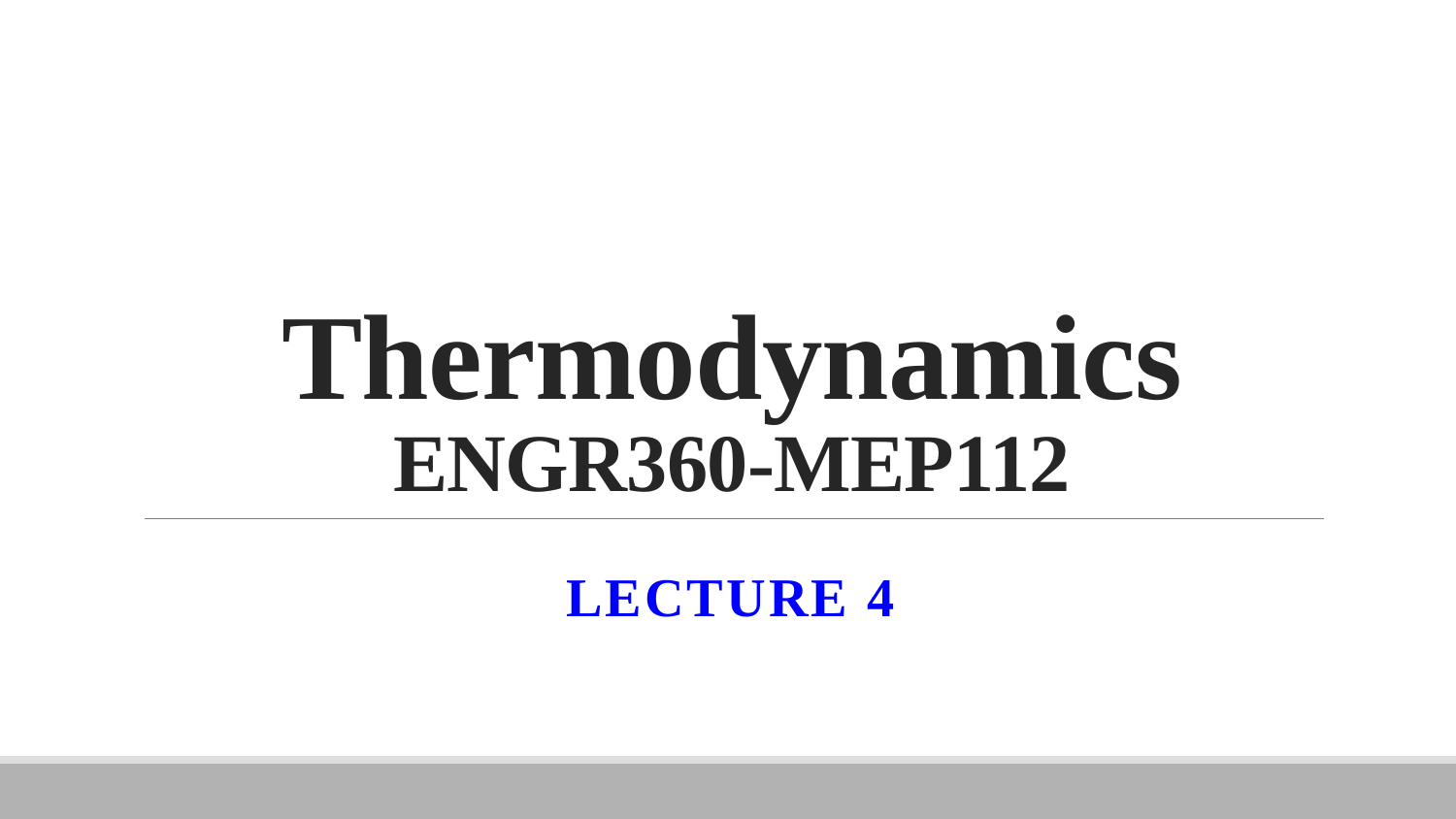### **Objectives:**

- **1. Introduce the first law of thermodynamics (energy balance).**
- **2. Mechanisms of energy transfer in open and closed systems.**
- **3. Energy conversion efficiency.**
- **4. The concept of a pure substance.**
- **5. The physics of phase-change processes.**

**6. p-***v***, T-***v***, and p-T property diagrams.**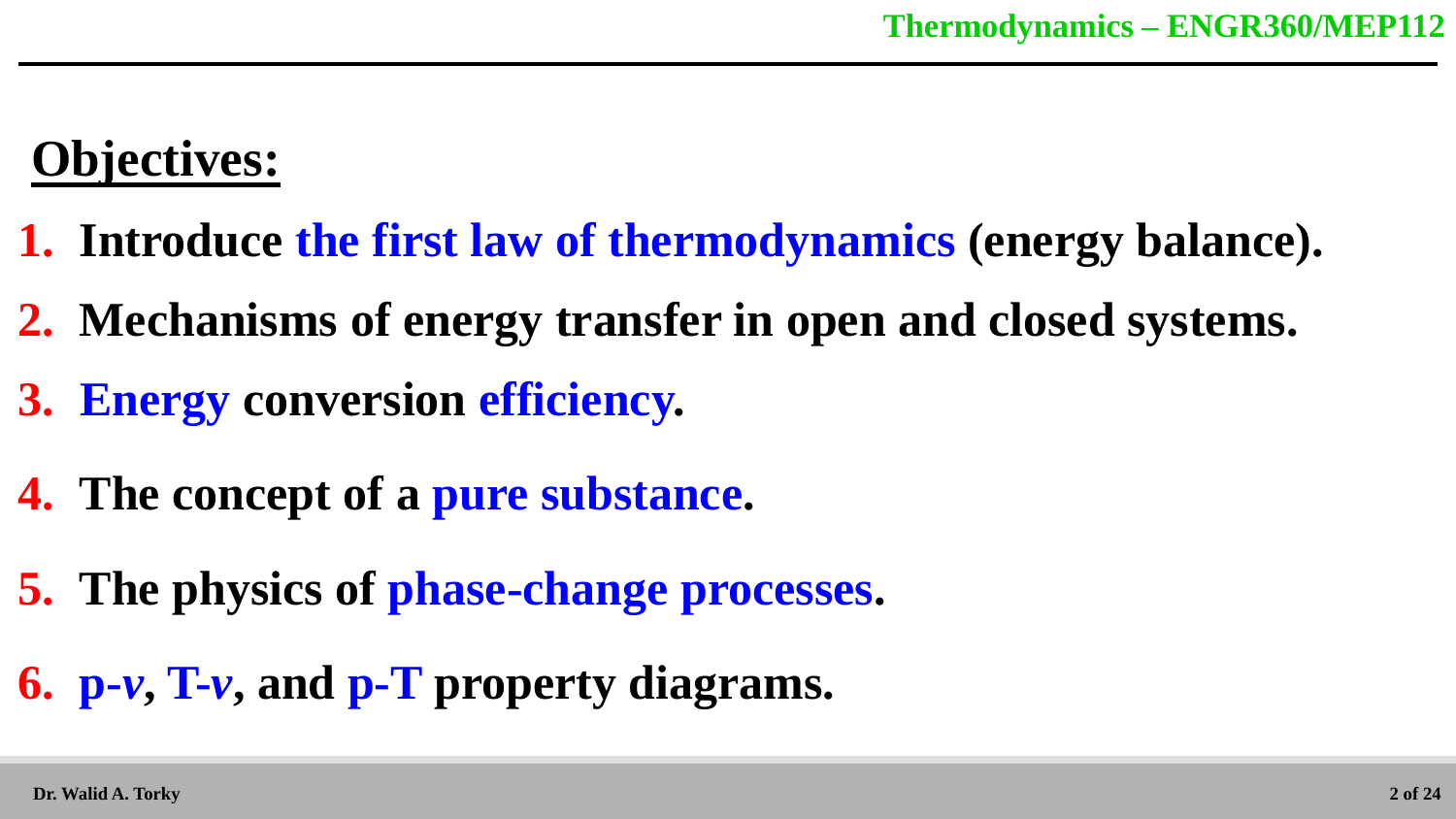**The first law of thermodynamics, also known as the conservation of energy principle.**



In the absence of any work interactions, the energy change of a system is equal to the net heat transfer.

The work (electrical) done on an adiabatic system is equal to the increase in the energy of the system.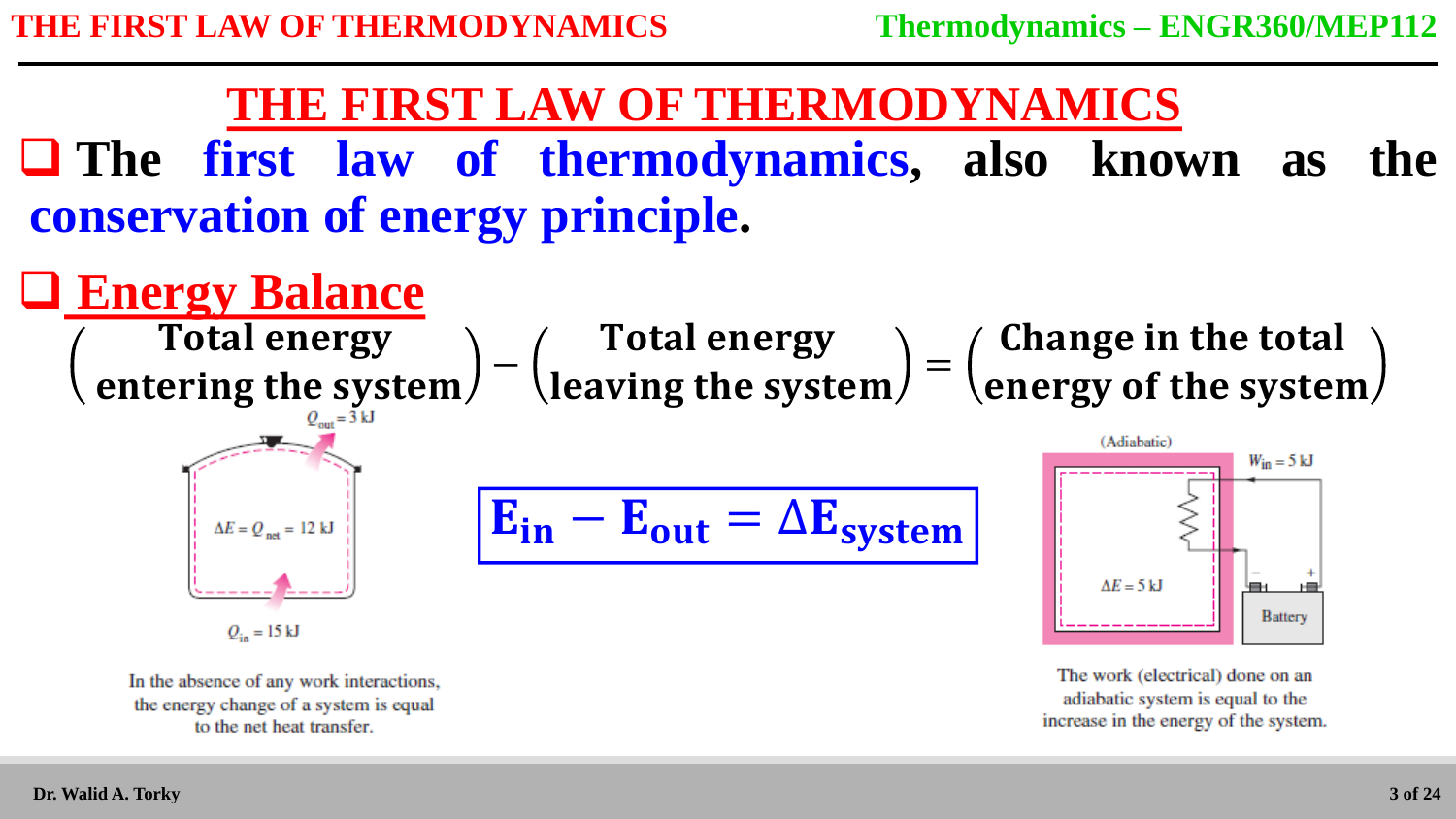#### **Energy Change of a System, AE** system **THE FIRST LAW OF THERMODYNAMICS**

**Energy change = Energy at final state - Energy at initial state**

$$
\Delta E_{system} = E_{final} - E_{initial} = E_2 - E_1
$$
  
\n
$$
\Delta E_{system} = \Delta U + \Delta KE + \Delta PE
$$
  
\n
$$
\Delta U = m(u_2 - u_1)
$$
  
\n
$$
\Delta KE = \frac{1}{2} m(v_2^2 - v_1^2)
$$
  
\n
$$
\Delta PE = mg(z_2 - z_1)
$$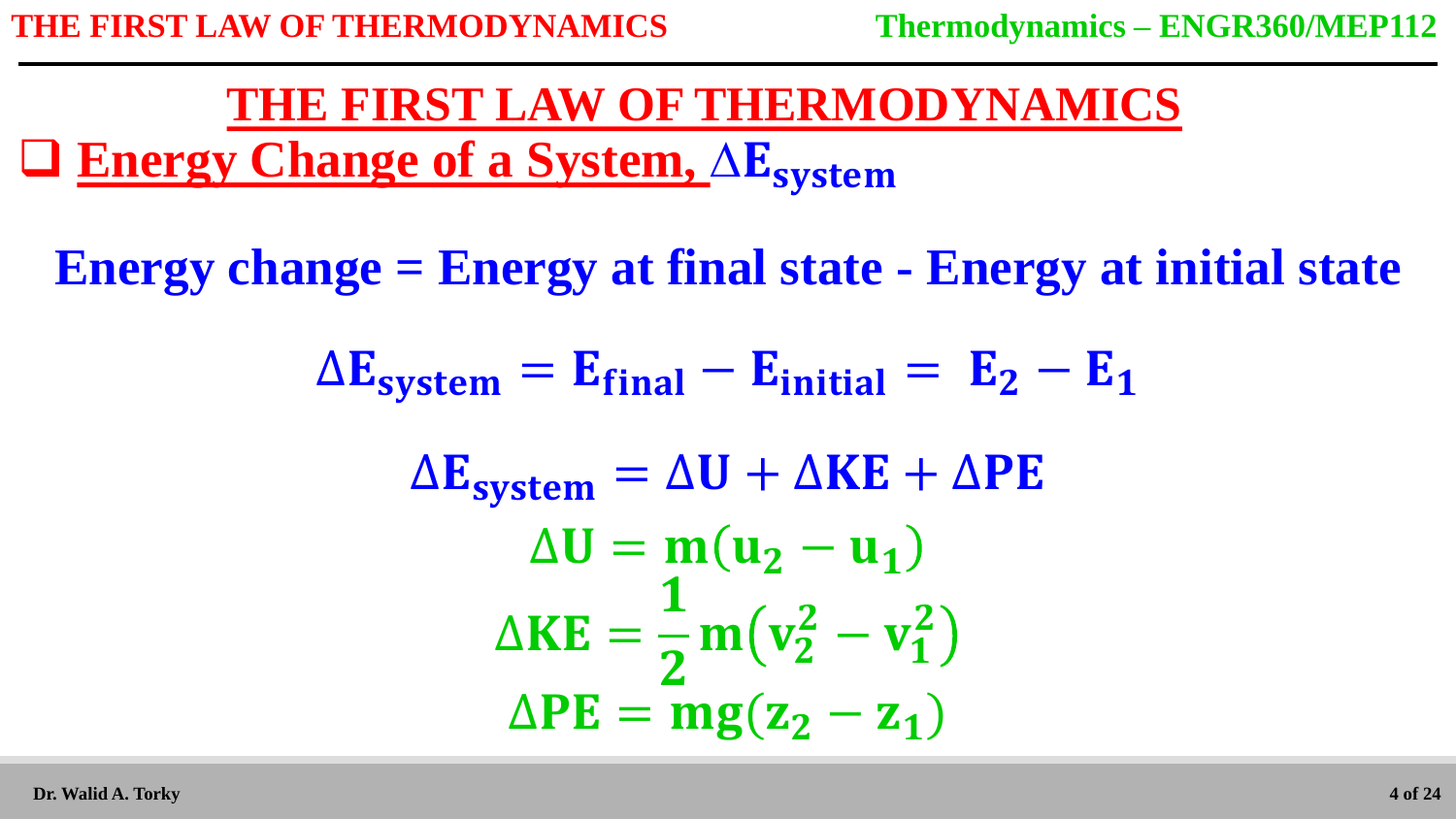

**Energy can only transfer through the system** *boundary* **in the form of: Heat** 

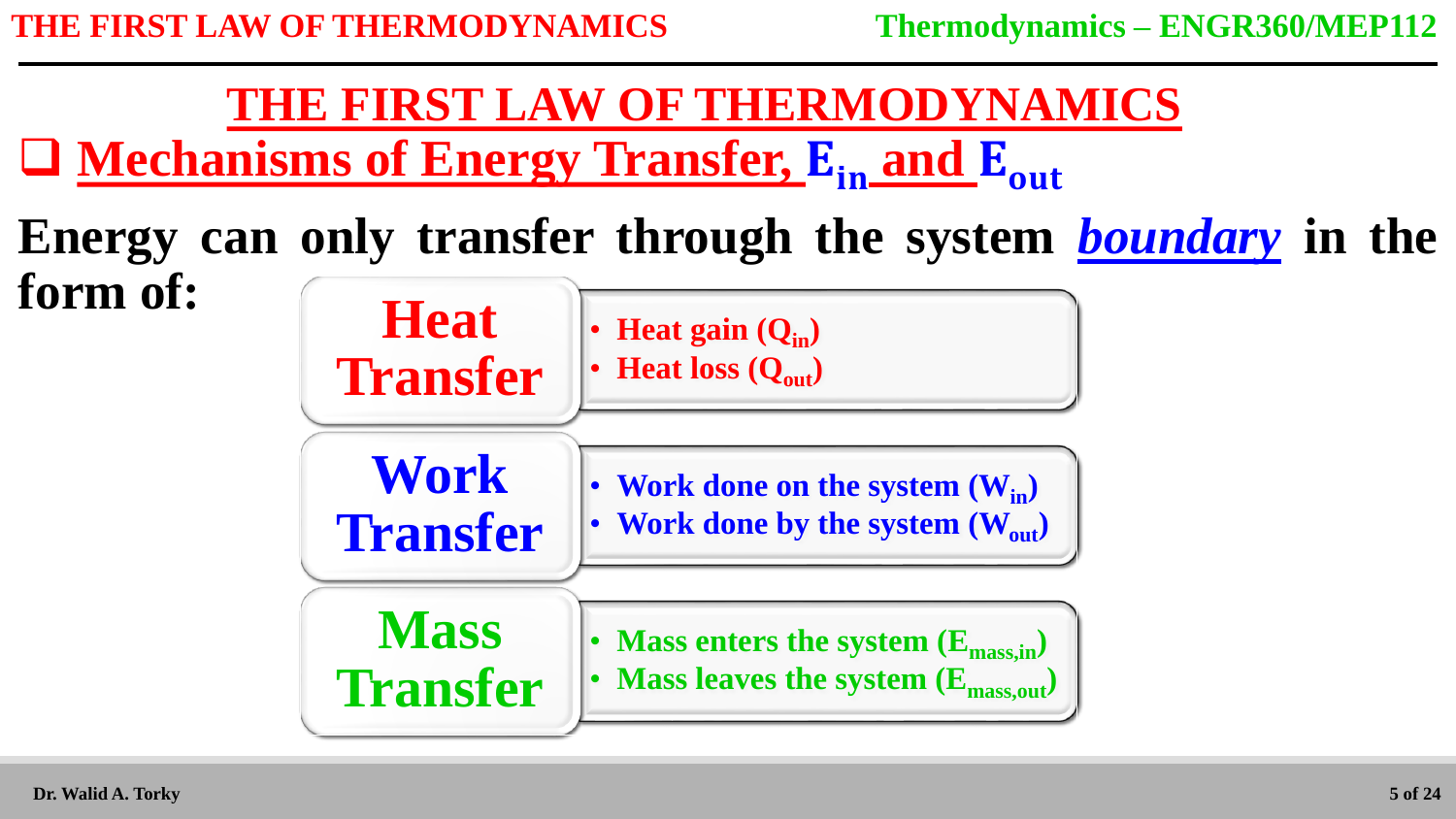$E_{in} - E_{out} = (Q_{in} - Q_{out}) + (W_{in} - W_{out}) + (E_{mass,in} - E_{mass,out})$ 

where the subscripts "in" and "out" denote quantities that enter **and leave the system, respectively. All six quantities on the right side of the equation represent "amounts,"** *and thus they are positive quantities***.** *The direction of any energy transfer is described by the subscripts "in" and "out"***.**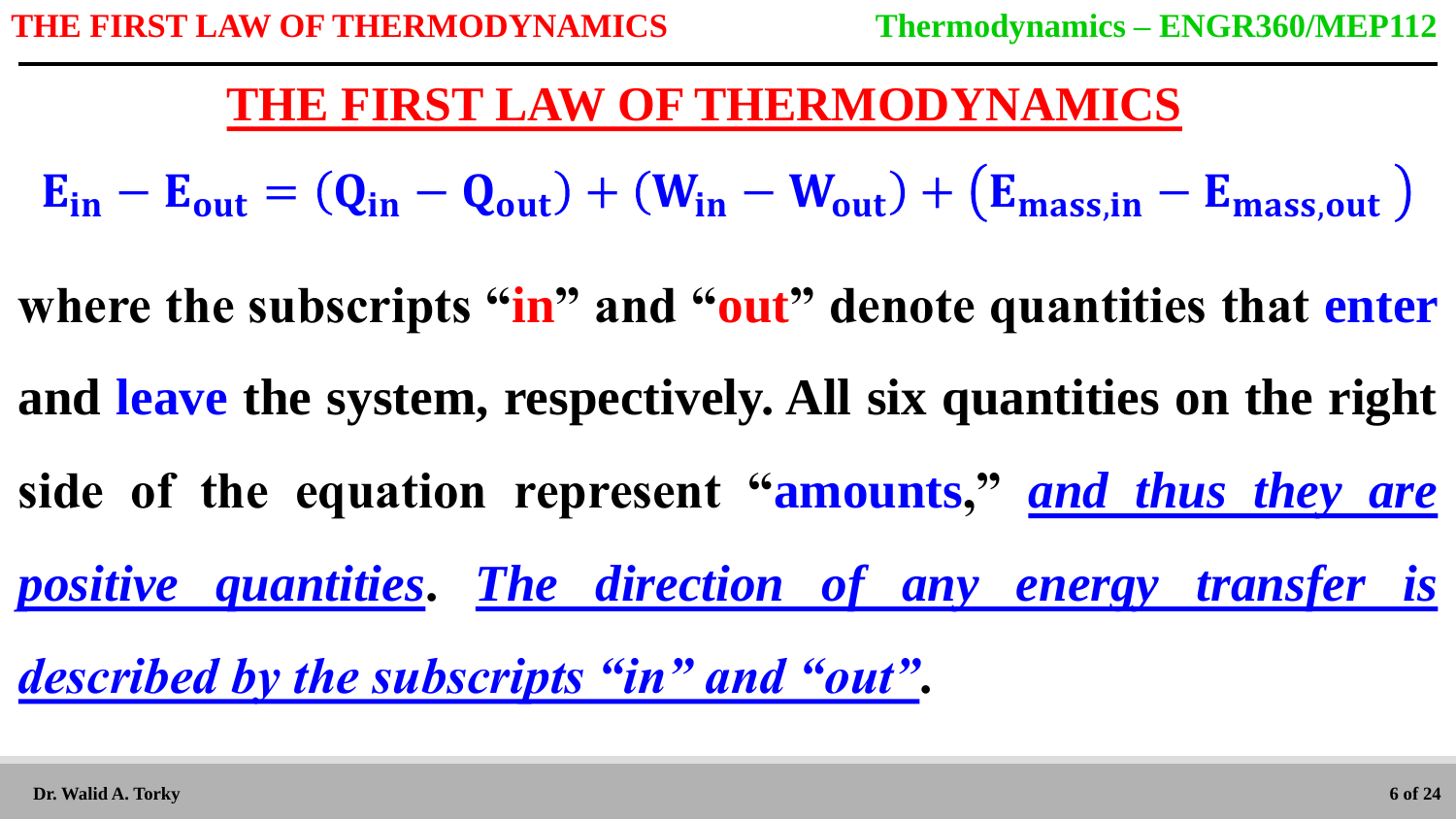#### **Energy Balance for closed system**

**Total energy**  $(1)$  =  $\left(\frac{1}{1}$  =  $\left(\frac{1}{1}$  =  $\left(\frac{1}{1}$  =  $\frac{1}{1}$  =  $\left(\frac{1}{1}$  =  $\frac{1}{1}$  =  $\frac{1}{1}$  =  $\frac{1}{1}$  =  $\frac{1}{1}$  =  $\frac{1}{1}$  =  $\frac{1}{1}$  =  $\frac{1}{1}$  =  $\frac{1}{1}$  =  $\frac{1}{1}$  =  $\frac{1}{1}$  =  $\frac{1}{1}$  =  $\frac{1}{1}$  = **Total energy** =  $E_{in} - E_{out} = \Delta E_{system}$ 

$$
(\mathbf{Q}_{in} - \mathbf{Q}_{out}) + (\mathbf{W}_{in} - \mathbf{W}_{out}) = \Delta \mathbf{U} + \Delta \mathbf{KE} + \Delta \mathbf{PE}
$$

**For stationary systems:**

 $(Q_{in} - Q_{out}) + (W_{in} - W_{out}) = \Delta U$ 

**For stationary and adiabatic systems:**

 $(W_{\text{in}} - W_{\text{out}}) = \Delta U$ 



The energy change of a system during a process is equal to the net work and heat transfer between the system and its surroundings.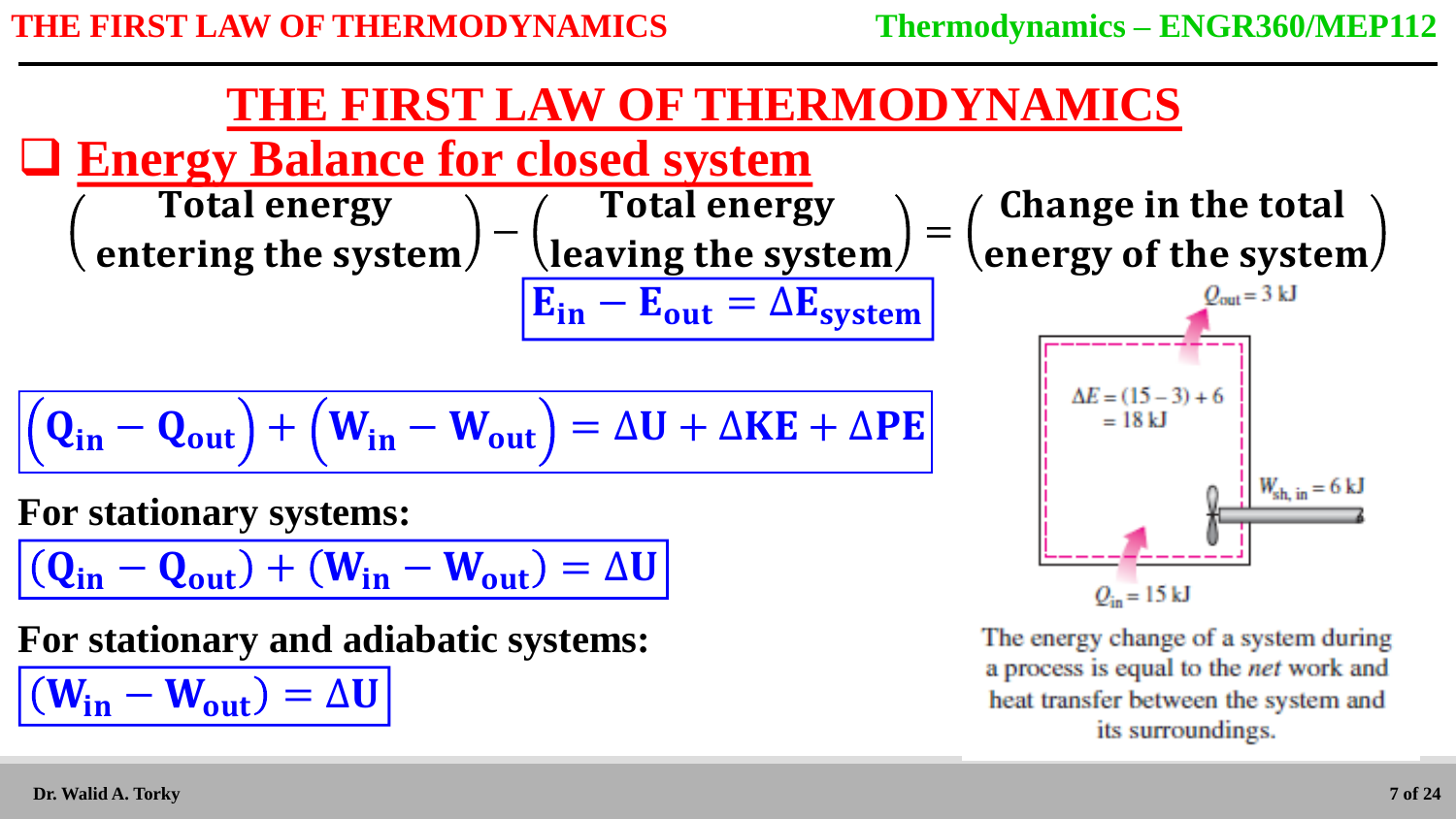

volume can be changed by mass flow as well as heat and work interactions.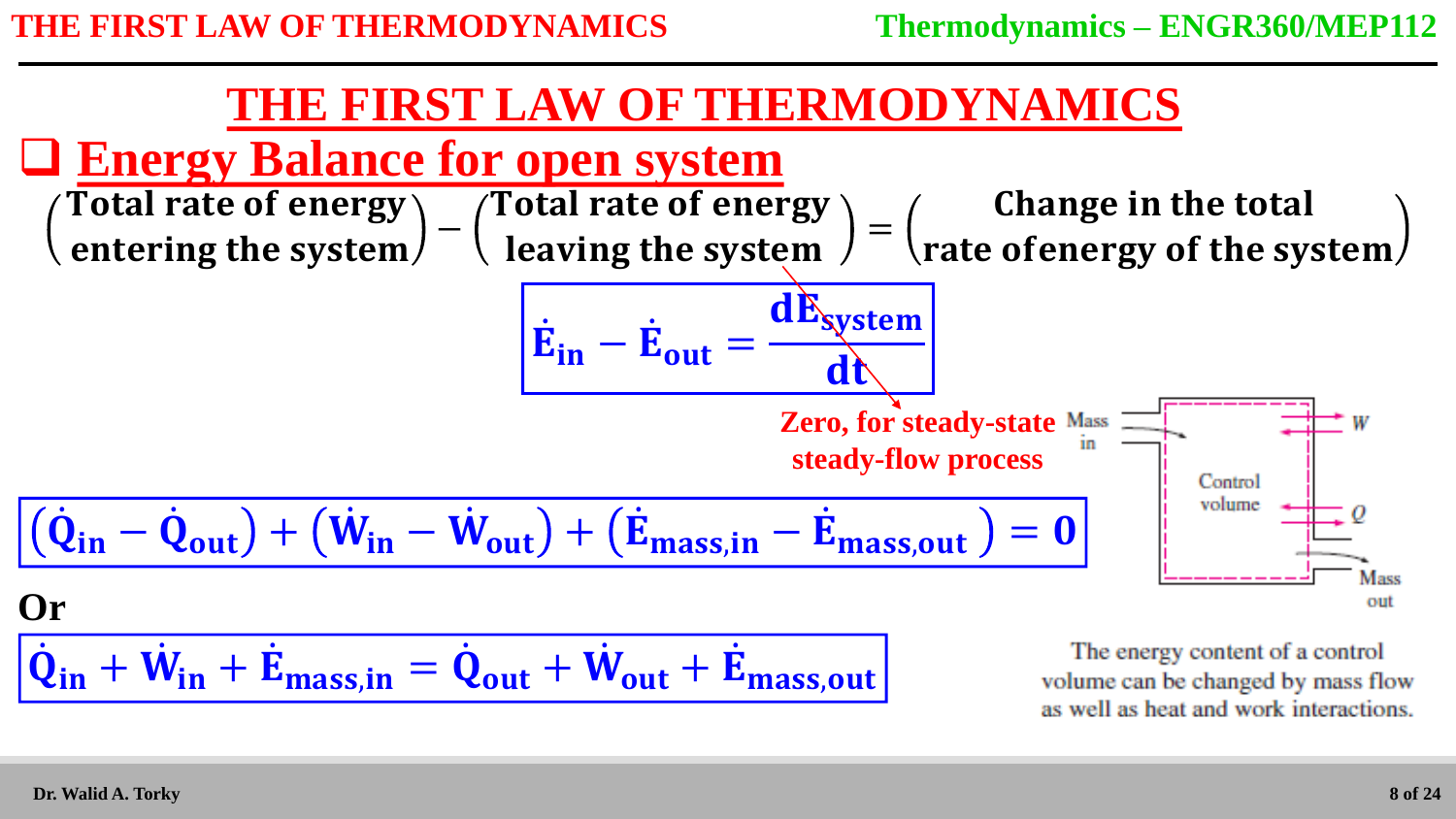#### **Example:**

**A fan that consumes 9 W of electric power when operating. It is claimed to discharge air at a rate of 0.5 kg/s at a discharge velocity of 8 m/s. Determine if this claim is reasonable.**  $\dot{\mathbf{Q}}_{in} + \dot{\mathbf{W}}_{in} + \dot{\mathbf{E}}_{mass,in} = \dot{\mathbf{Q}}_{out} + \dot{\mathbf{W}}_{out} + \dot{\mathbf{E}}_{mass,out}$  $0 + 9 + 0 = 0 + 0 + m$  $v^2$  $\overline{2}$  $9 = 0.5$ V  $\overline{2}$  $\overline{2}$  $\therefore$   $v = 6$  m/s

#### **Therefore, the claim is false.**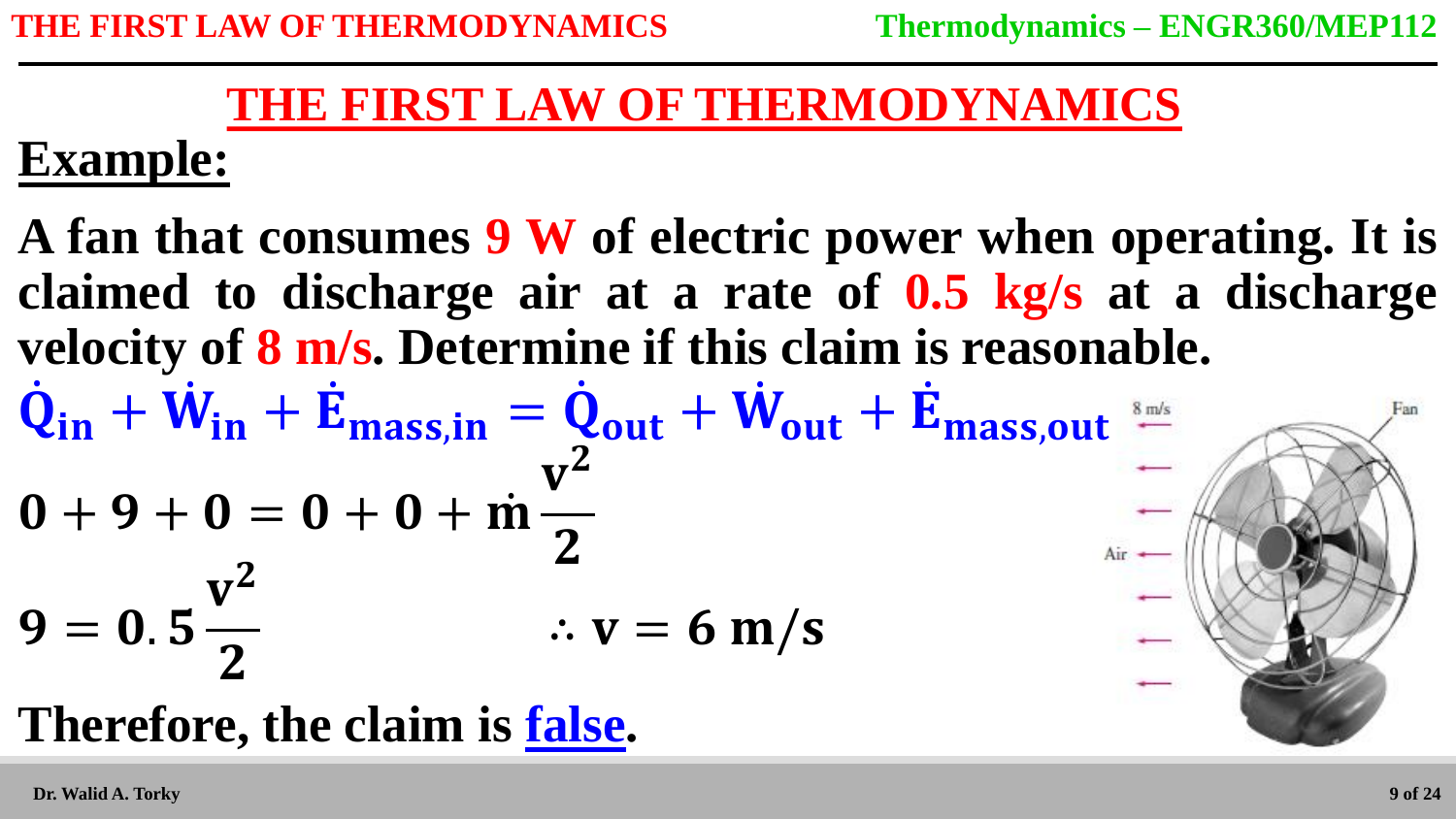**For a closed system undergoing a cycle, the initial and final**  states are identical, and thus,  $\Delta$   $\mathbf{E}_{\text{system}} = \mathbf{E}_{2} - \mathbf{E}_{1} = \mathbf{0}$ 

**Then the energy balance for a cycle simplifies to:**

$$
\mathbf{E}_{in} = \mathbf{E}_{out} = \mathbf{0} \quad \mathbf{Or} \quad \mathbf{E}_{in} = \mathbf{E}_{out}
$$
\n
$$
(\mathbf{Q}_{in} - \mathbf{Q}_{out}) = (\mathbf{W}_{in} - \mathbf{W}_{out})
$$
\n
$$
\boxed{\mathbf{Q}_{net} = \mathbf{W}_{net}}
$$

**Similarly, for a open system undergoing a cycle:**  $\dot{\mathbf{Q}}$  $_{net} = \dot{W}_{1}$ net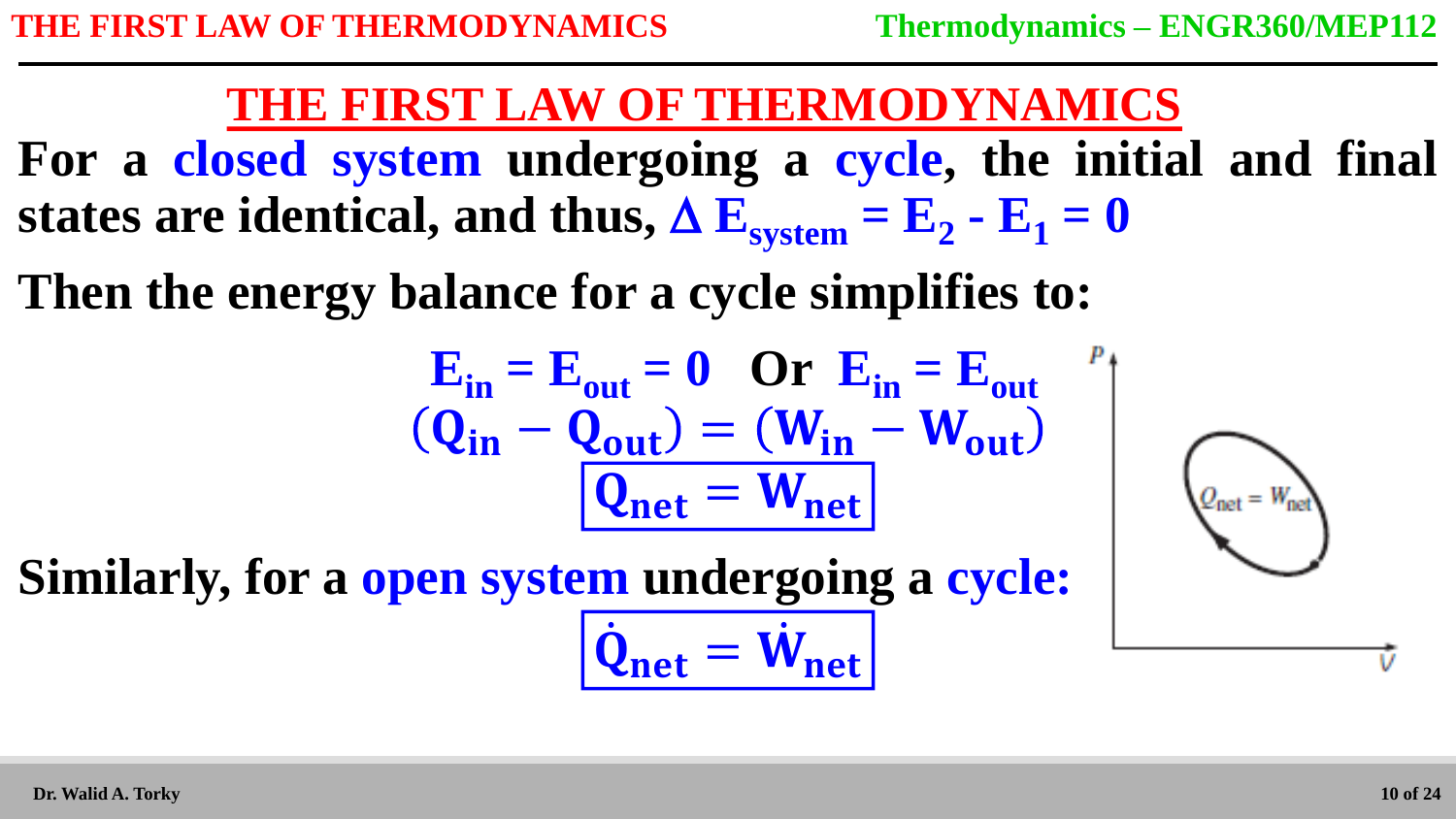= **ENERGY CONVERSION EFFICIENCY**

**Pump efficiency:**

 $\eta_{\rm p}$ Net change in power potential of the fluid **Mechanical power input** 

$$
\eta_p = \frac{\Delta \dot{E}_{mech}}{\dot{W}_{shaft}} = \frac{\dot{m} \left[ \frac{p_2 - p_1}{\rho} + \frac{v_2^2 - v_1^2}{2} + g(z_2 - z_1) \right]}{\text{Mechanical power input}}
$$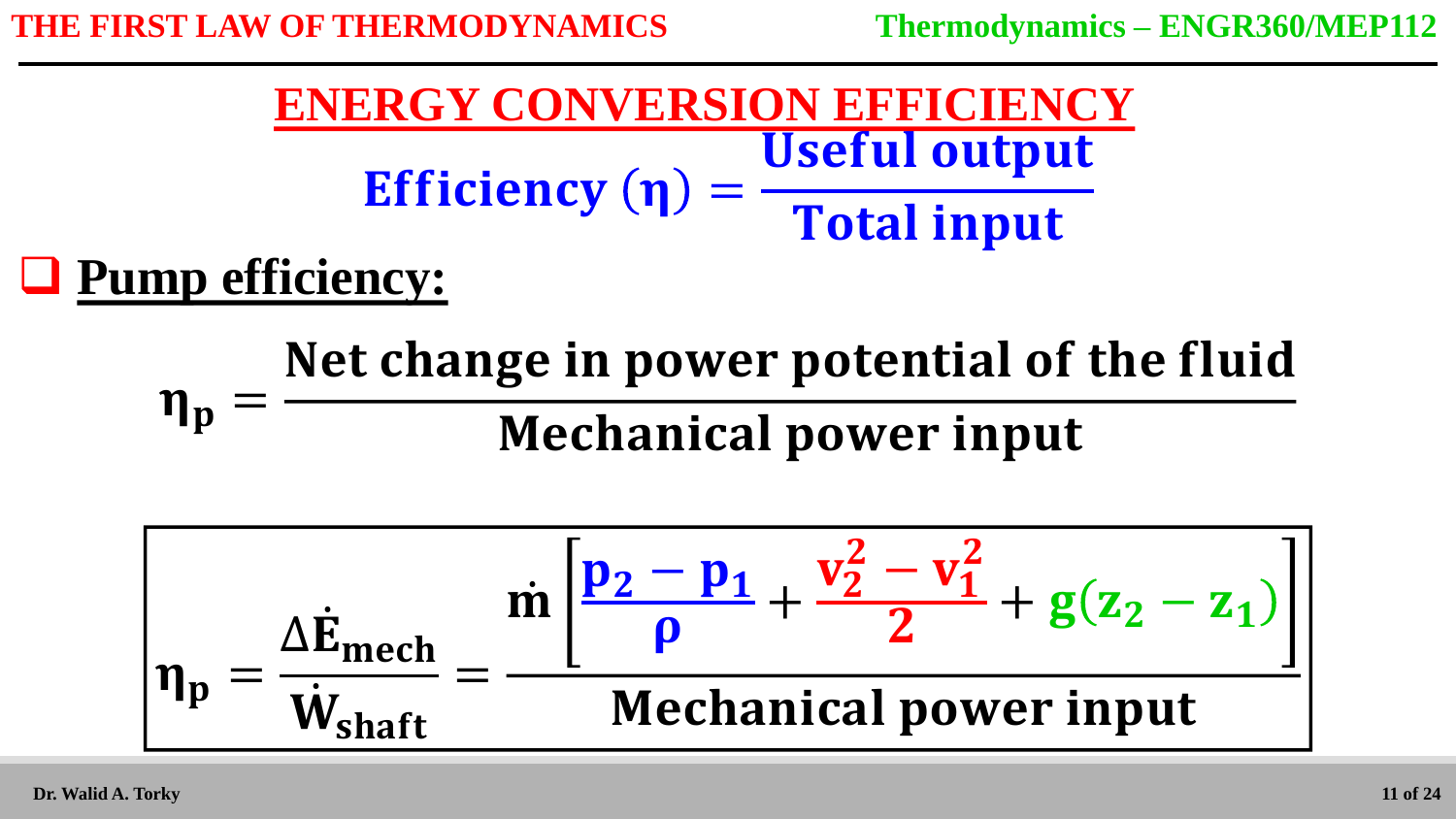**Turbine efficiency:**

# **Mechanical power output**

 $\eta_t =$ Net change in power potential of the fluid

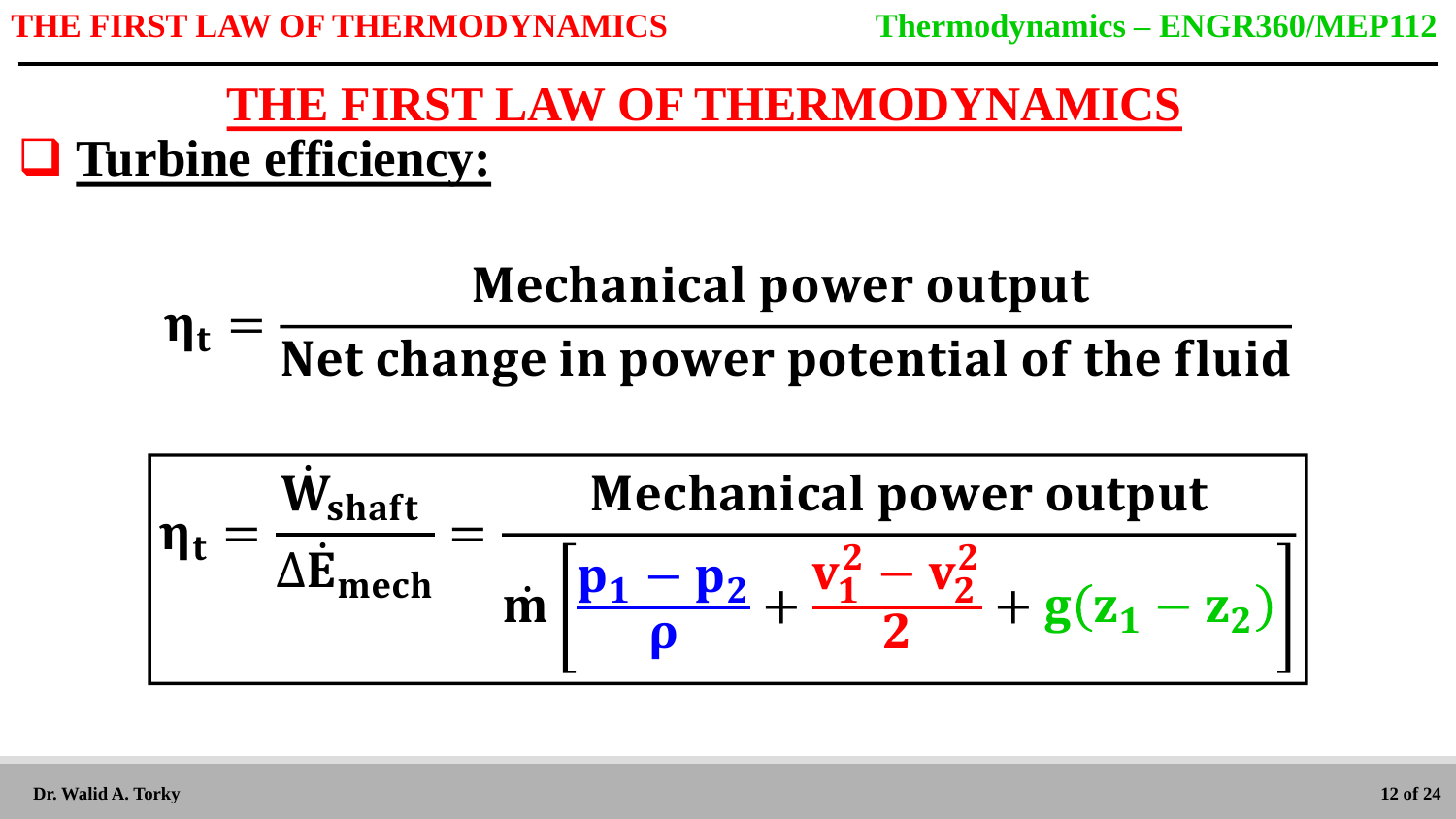#### **1. PURE SUBSTANCE**

 **A substance that has a fixed chemical composition is called a pure substance. Water is a pure substance.**

- **A mixture of various chemical elements or compounds also qualifies as a pure substance as long as the mixture is homogeneous.**
- **Air gas, for example, is a mixture of several gases, but it is often considered to be a pure substance because it has a uniform chemical composition.**



Nitrogen and gaseous air are pure substances.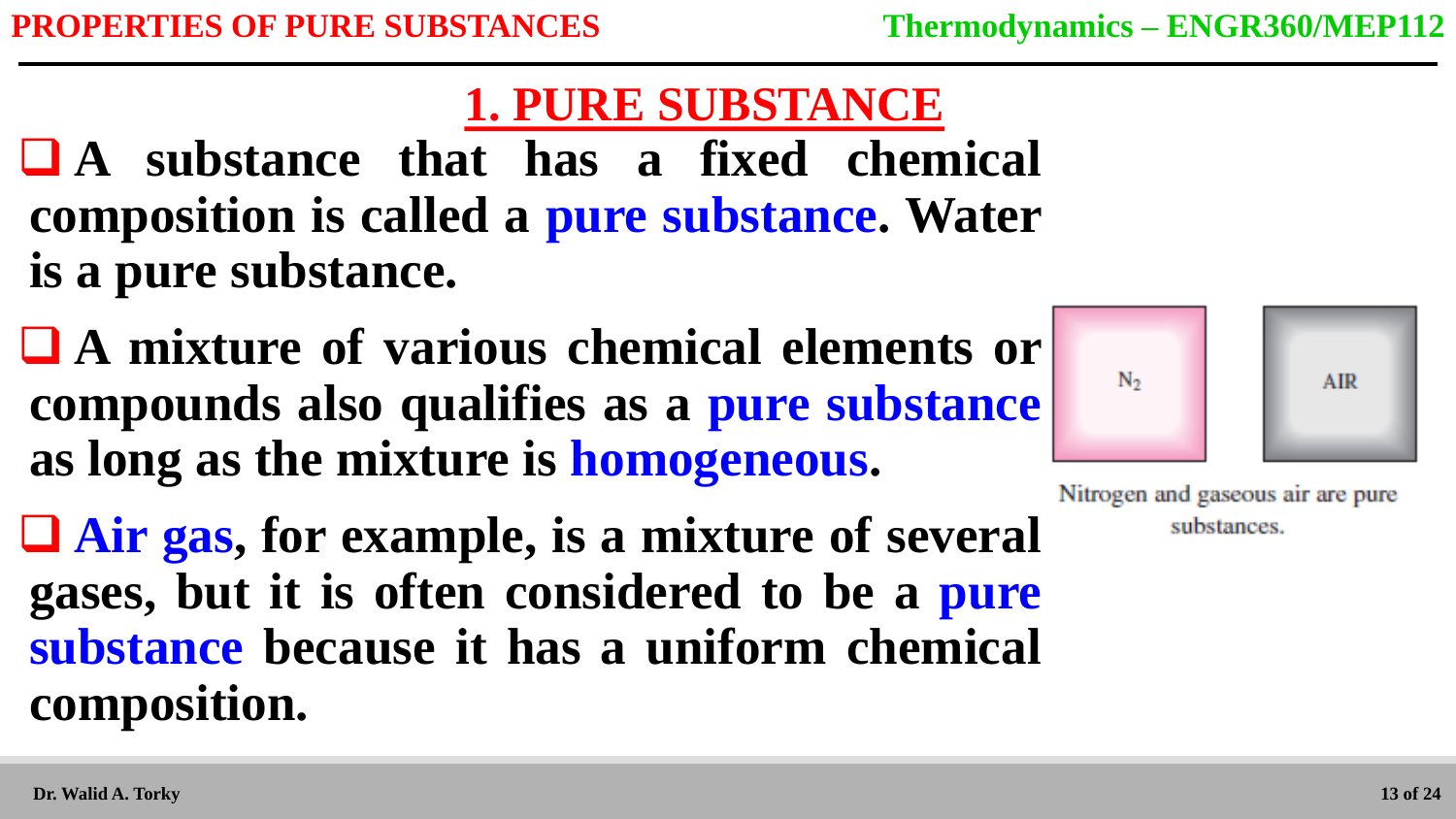## **2. PHASES OF A PURE SUBSTANCE**

**There are three principal phases: solid, liquid, and gas.**

- **Intermolecular bonds are strongest in solids and weakest in gases.**
- **The molecules in a solid are arranged in a three-dimensional pattern (lattice). The mutual attractive forces of molecules are large enough to keep the molecules at fixed positions.**

 **The molecules in the liquid phase are no longer at fixed positions relative to each other and they can rotate and translate freely. In a liquid, the intermolecular forces are weaker relative to solids.**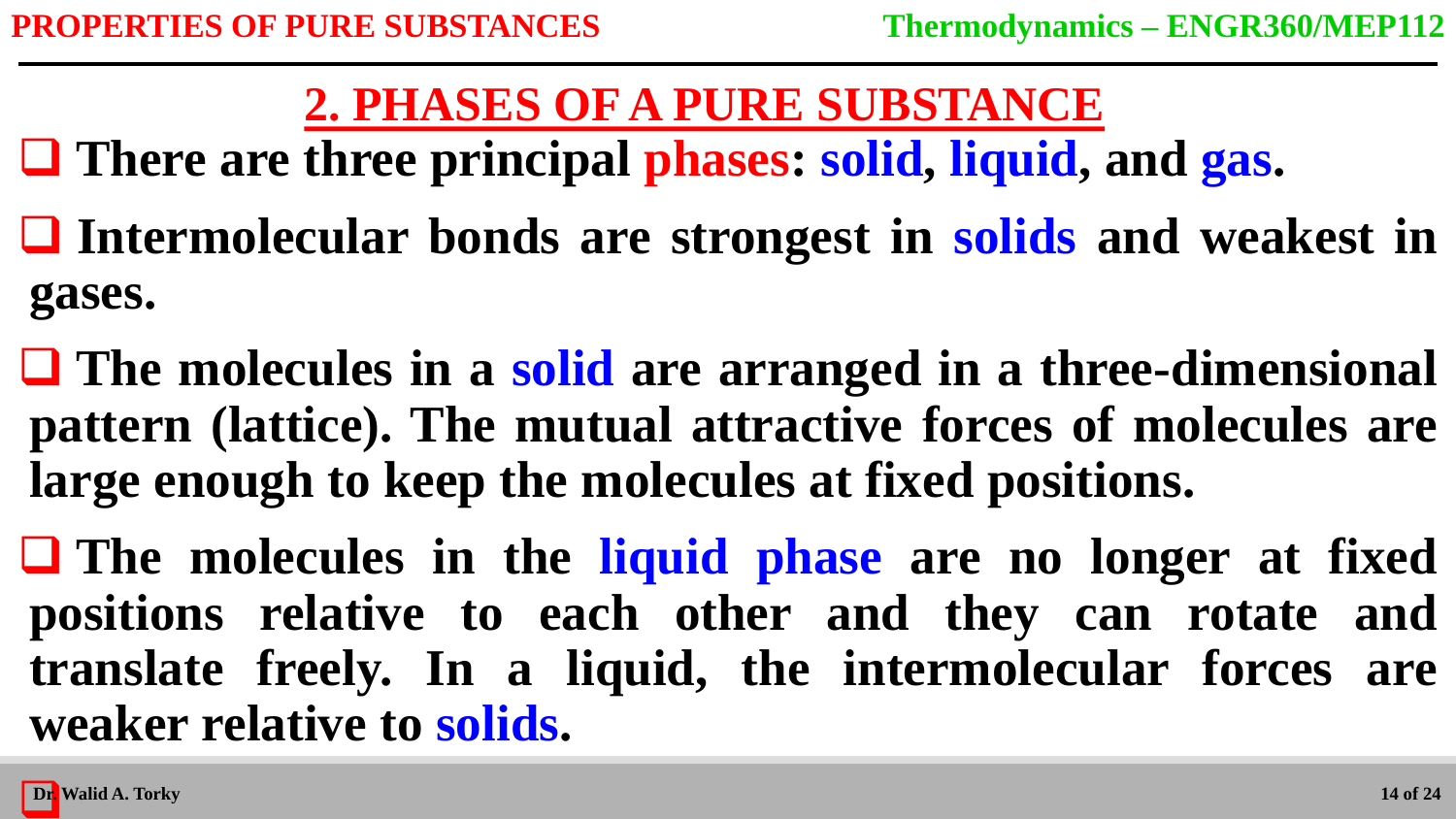#### **2. PHASES OF A PURE SUBSTANCE**

 **In the gas phase, the molecules are far apart from each other. Gas molecules move randomly and continuously colliding with each other and the walls of the container. The intermolecular forces are very small, and collisions are the only mode of interaction between the molecules.** *Molecules in the gas phase are at a considerably higher energy level than they are in the liquid or solid phases. Therefore, the gas must release a large amount of its energy before it can condense or freeze.*



The arrangement of atoms in different phases:  $(a)$  molecules are at relatively fixed positions in a solid, (b) groups of molecules move about each other in the liquid phase, and  $(c)$  molecules move randomly in the gas phase.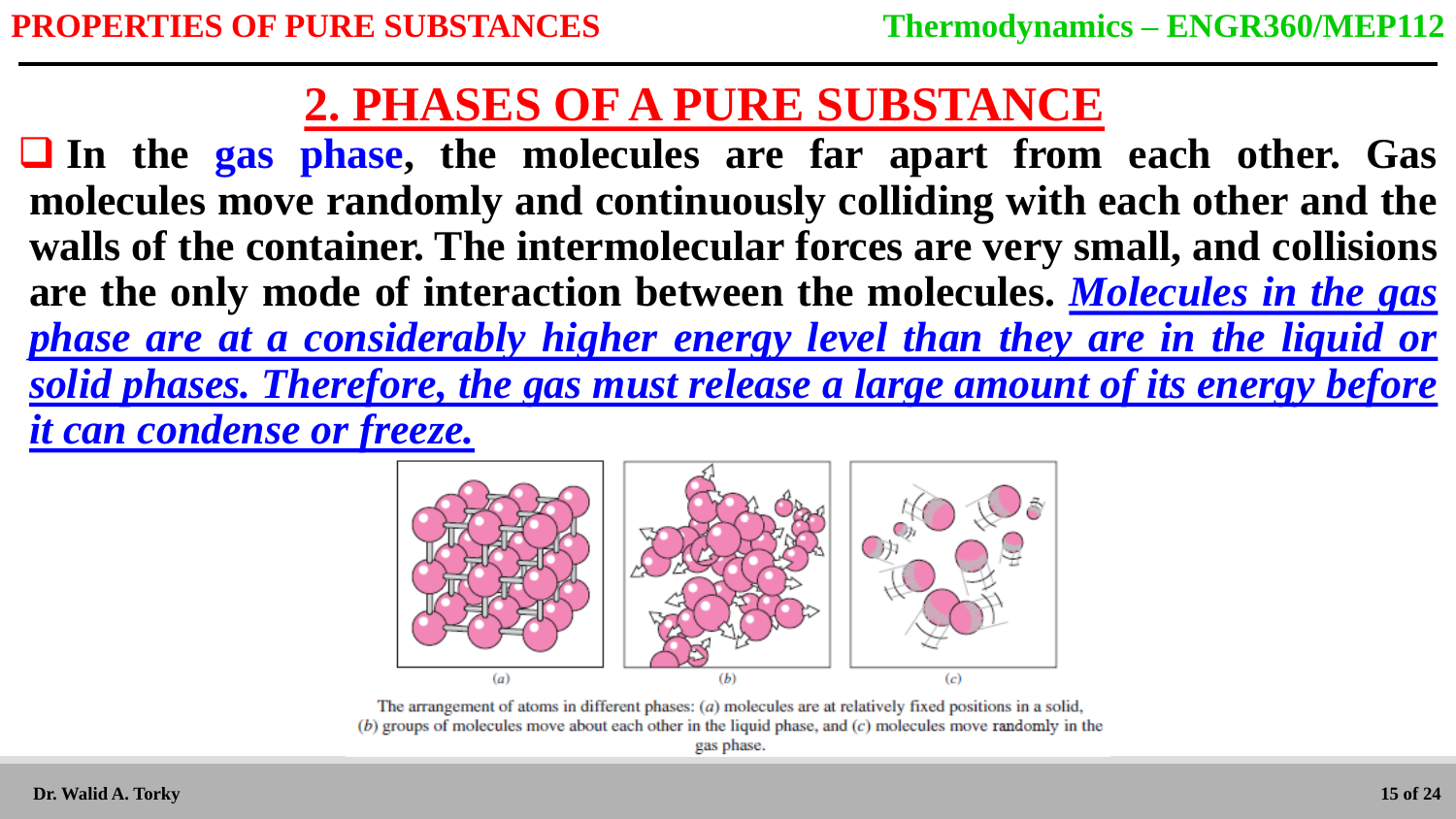**When two phases of a pure substance coexist in equilibrium, phase-change process occurs. 3. PHASE-CHANGE PROCESSES OF A PURE SUBSTANCE**

**Example: Water-boiling process at the atmospheric pressure:**

**Consider a weightless piston–cylinder device containing liquid water at 20°C and 1 atm pressure which is continuously heated to 300<sup>o</sup>C.**

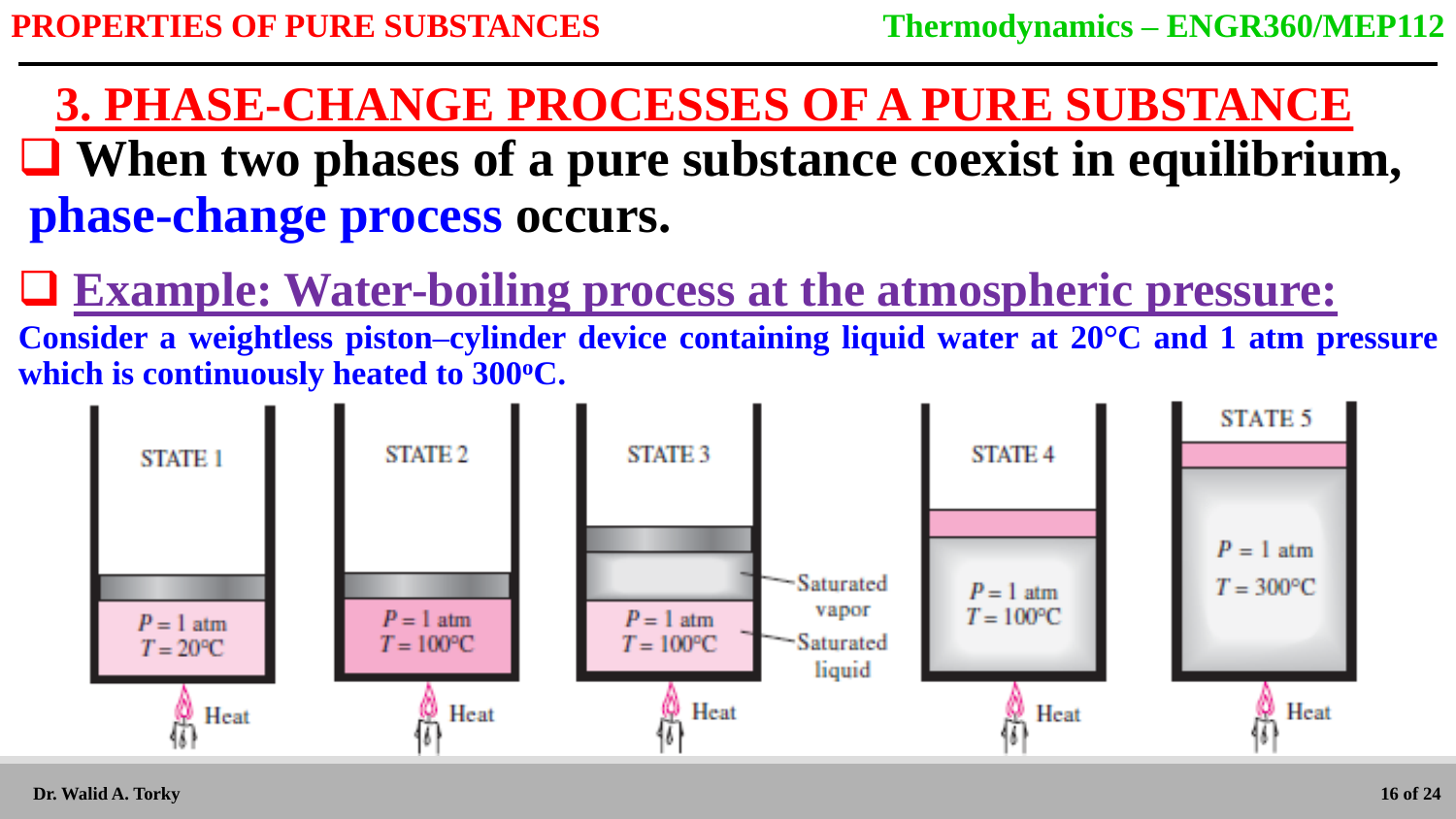#### o **State 1 3. PHASE-CHANGE PROCESSES OF A PURE SUBSTANCE**

**Water exists in the liquid phase, and it is called a compressed liquid, or a subcooled liquid. Water is not about to vaporize.**

#### o **State 2**

**Water is about to vaporize at 100<sup>o</sup>C. A liquid that is about to vaporize is called a saturated liquid.**

### o **State 3**

**The temperature stops rising. Saturated liquid and saturated vapor coexist in equilibrium in the form of saturated mixture.**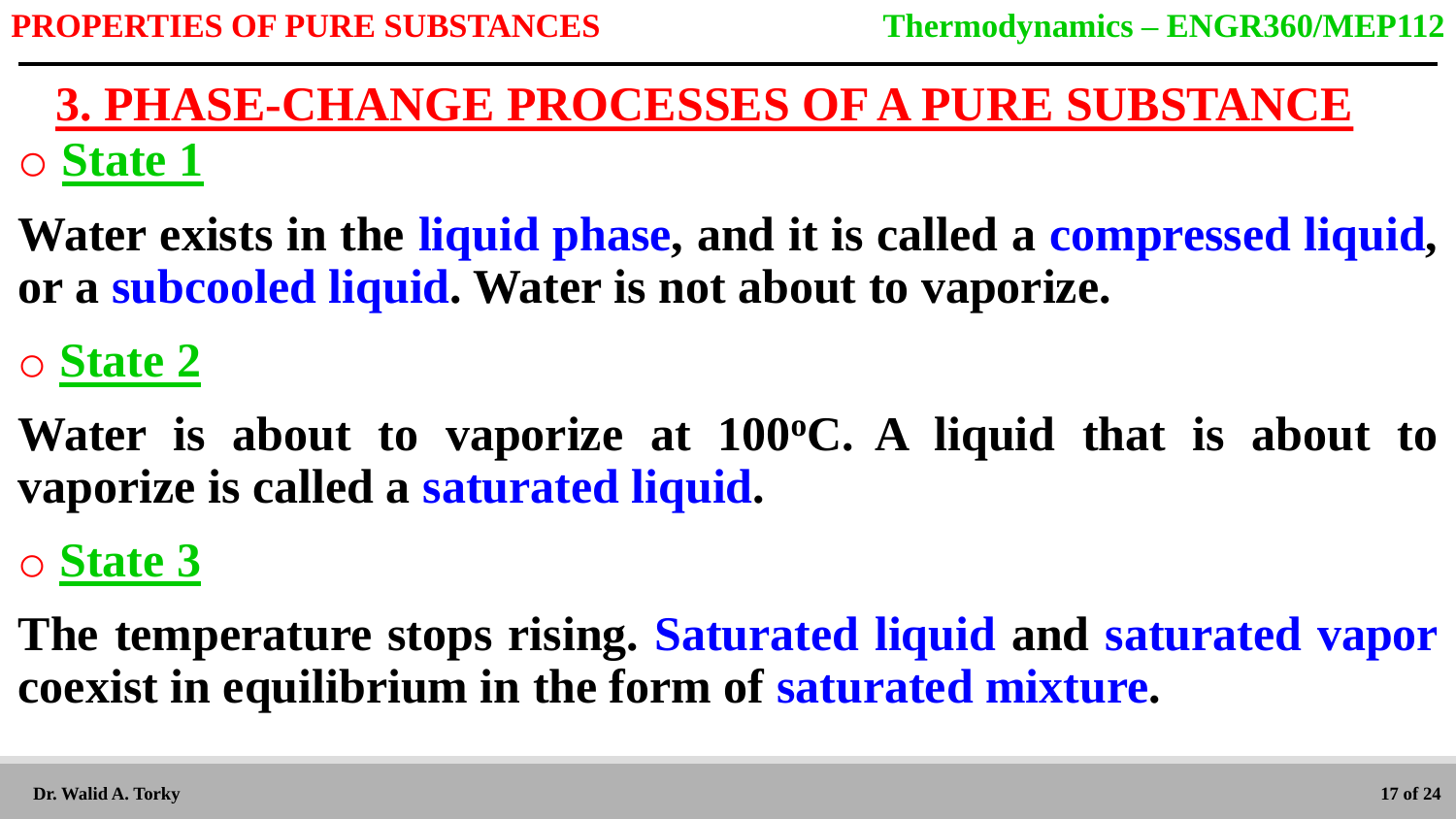#### o **State 4 3. PHASE-CHANGE PROCESSES OF A PURE SUBSTANCE**

**All the liquid vaporizes and the entire cylinder is filled with saturated vapor that is on the borderline of the liquid phase. The vapor is about to condense.**

#### o **State 5**

**Back to a single-phase region again (this time vapor). Further transfer of heat results in an increase in temperature to 300<sup>o</sup>C. The vapor that is not about to condense is called superheated vapor.**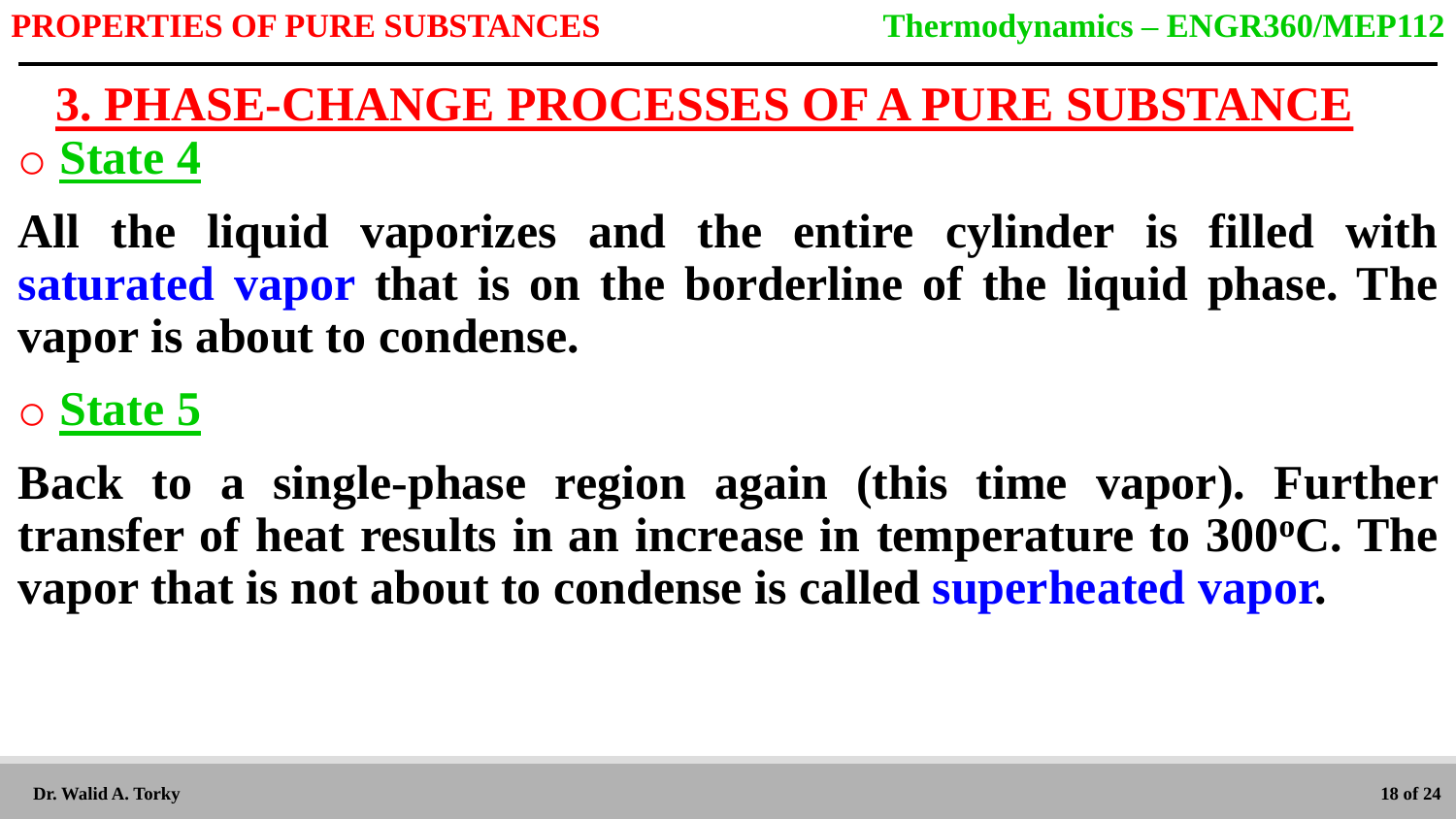#### **PROPERTIES OF PURE SUBSTANCES** Thermodynamics – **ENGR360/MEP112**

#### **3. PHASE-CHANGE PROCESSES OF A PURE SUBSTANCE**

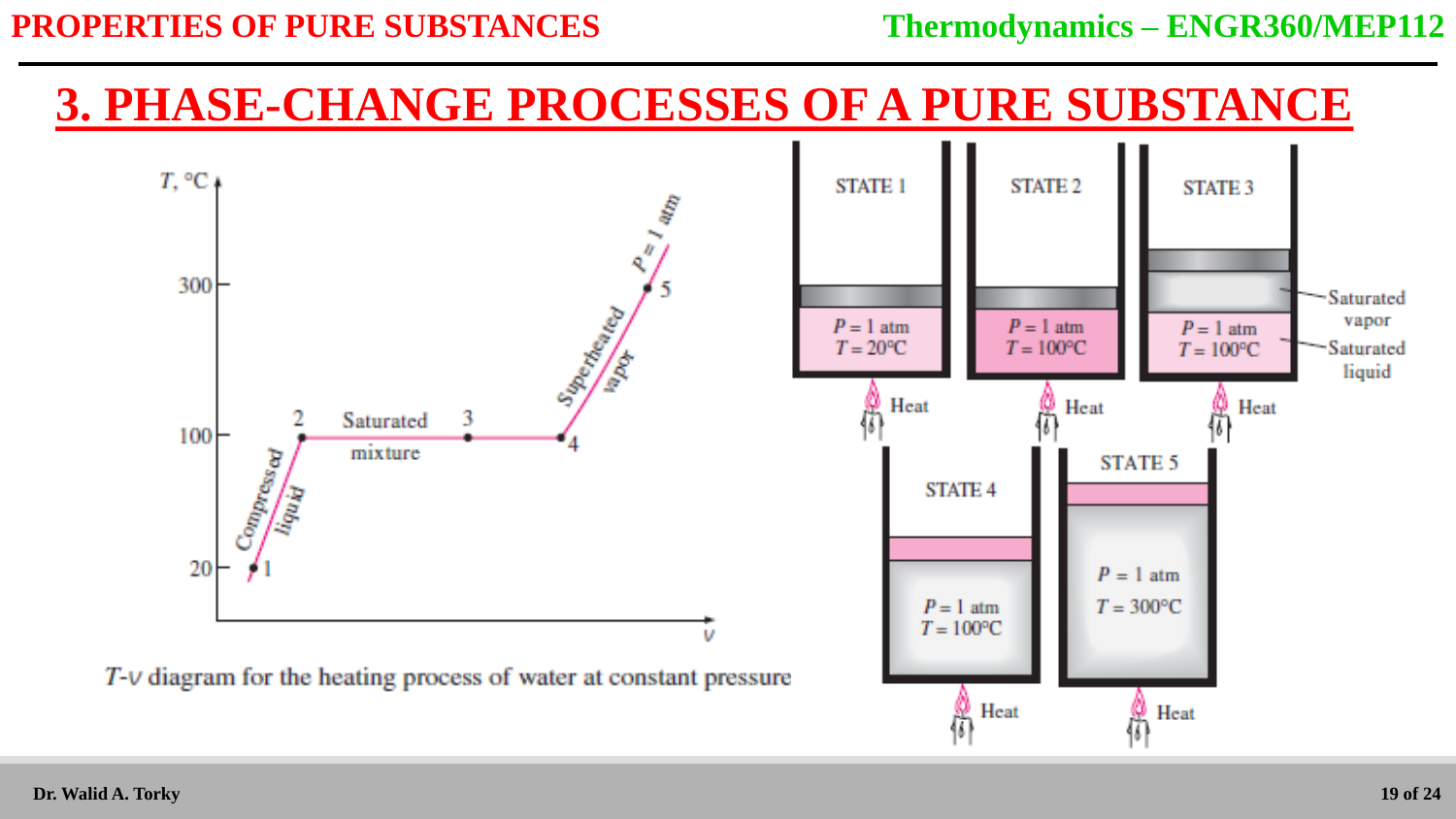- **Saturation temperature: is the temperature at which a pure substance changes phase. 3. PHASE-CHANGE PROCESSES OF A PURE SUBSTANCE**
- **Saturation pressure: is the pressure at which a pure substance changes phase.**
- **Latent heat: is the amount of energy absorbed or released during a phase-change process.**
- **Latent heat of vaporization: is the energy absorbed during vaporization process and it is equal to the energy released during condensation process.**
- **Latent heat of fusion: is the energy absorbed during melting process and it is equal to the energy released during freezing process.**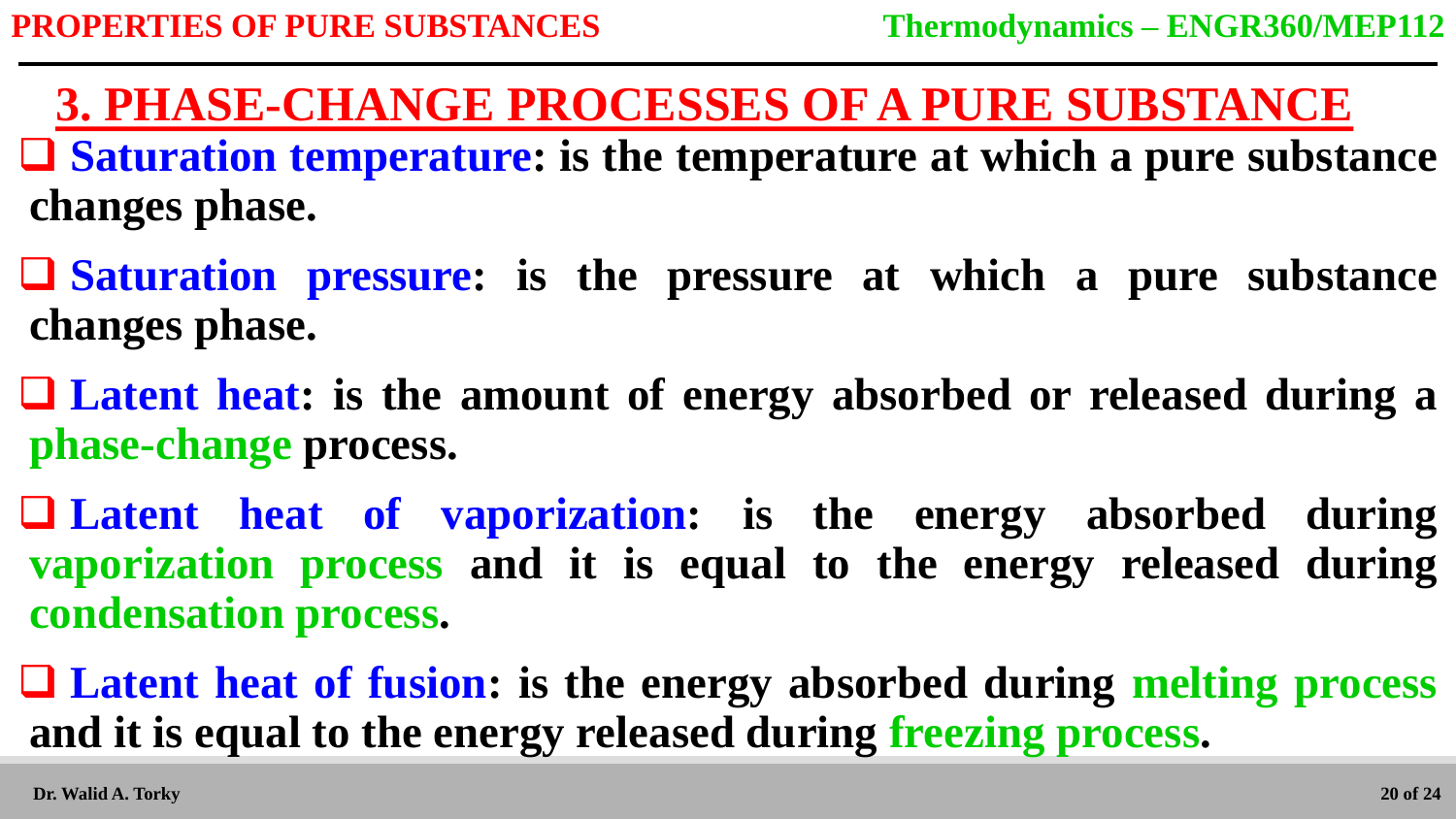#### **3. PHASE-CHANGE PROCESSES OF A PURE SUBSTANCE**

Saturation (boiling) pressure of water at various temperatures



**Dr. Walid A. Torky**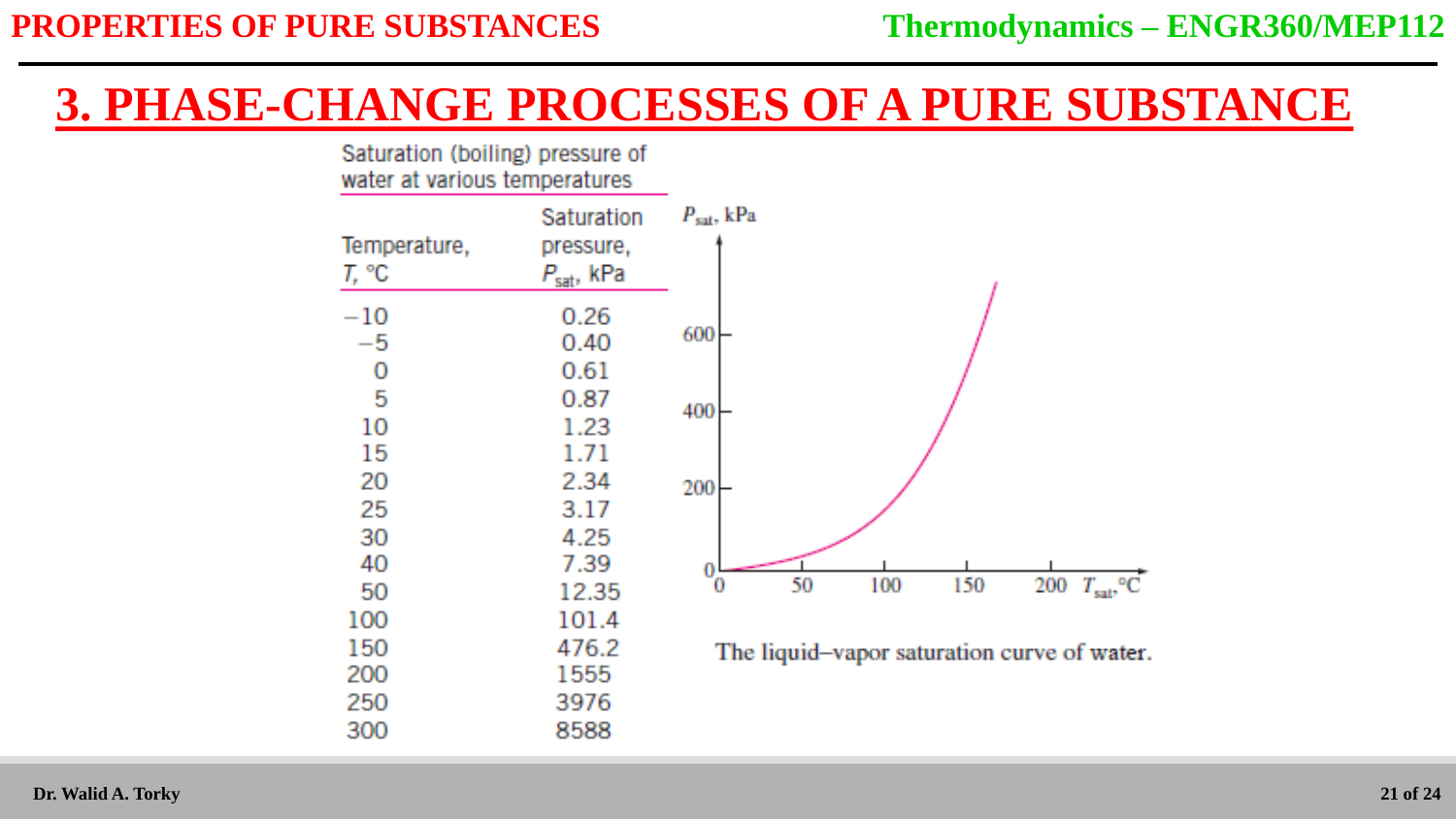## **4. PROPERTY DIAGRAMS FOR PHASE-CHANGE PROCESSES**

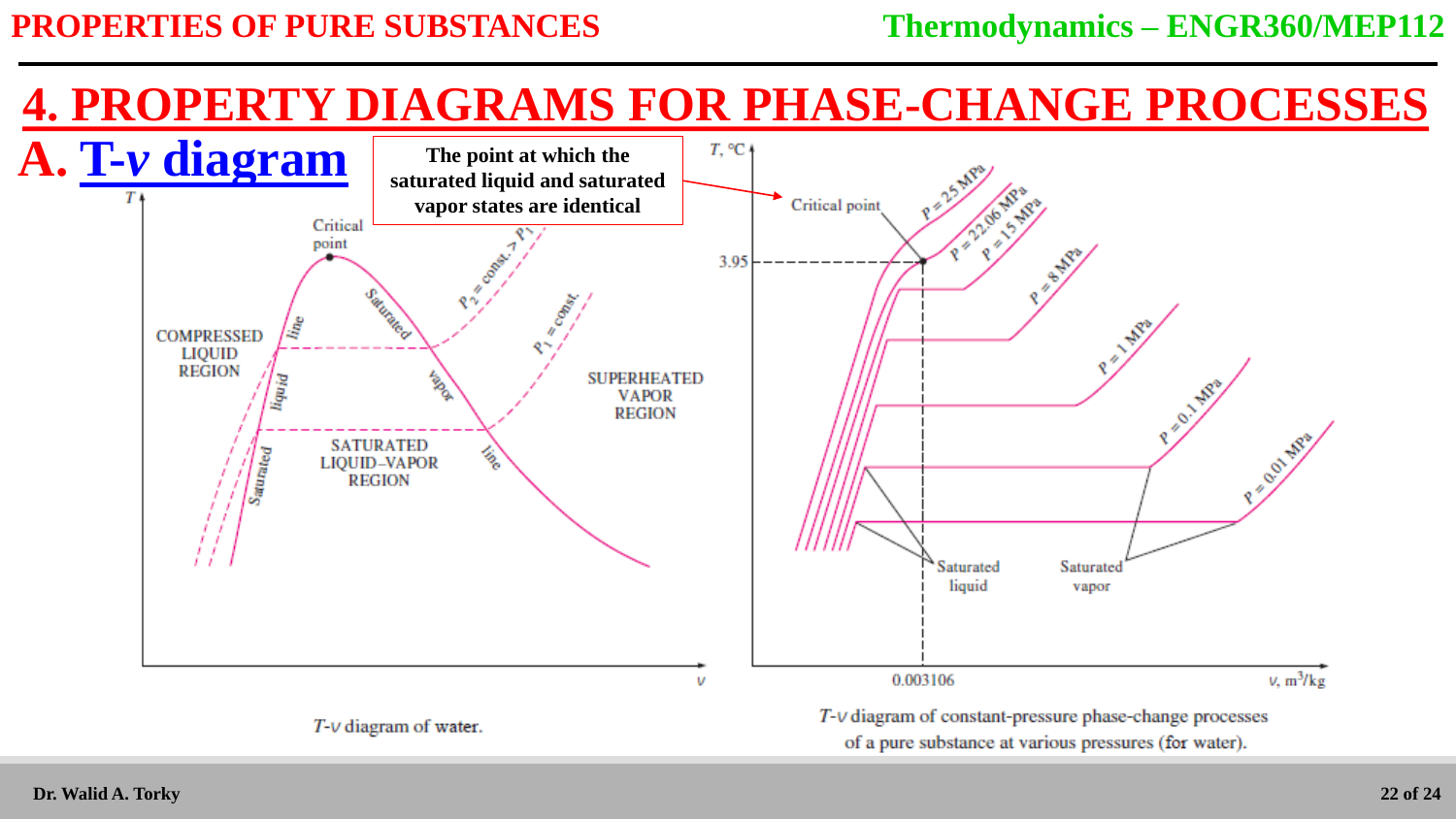#### **PROPERTIES OF PURE SUBSTANCES** Thermodynamics – **ENGR360/MEP112**

#### **4. PROPERTY DIAGRAMS FOR PHASE-CHANGE PROCESSES**

#### **B. p-***v* **diagram**